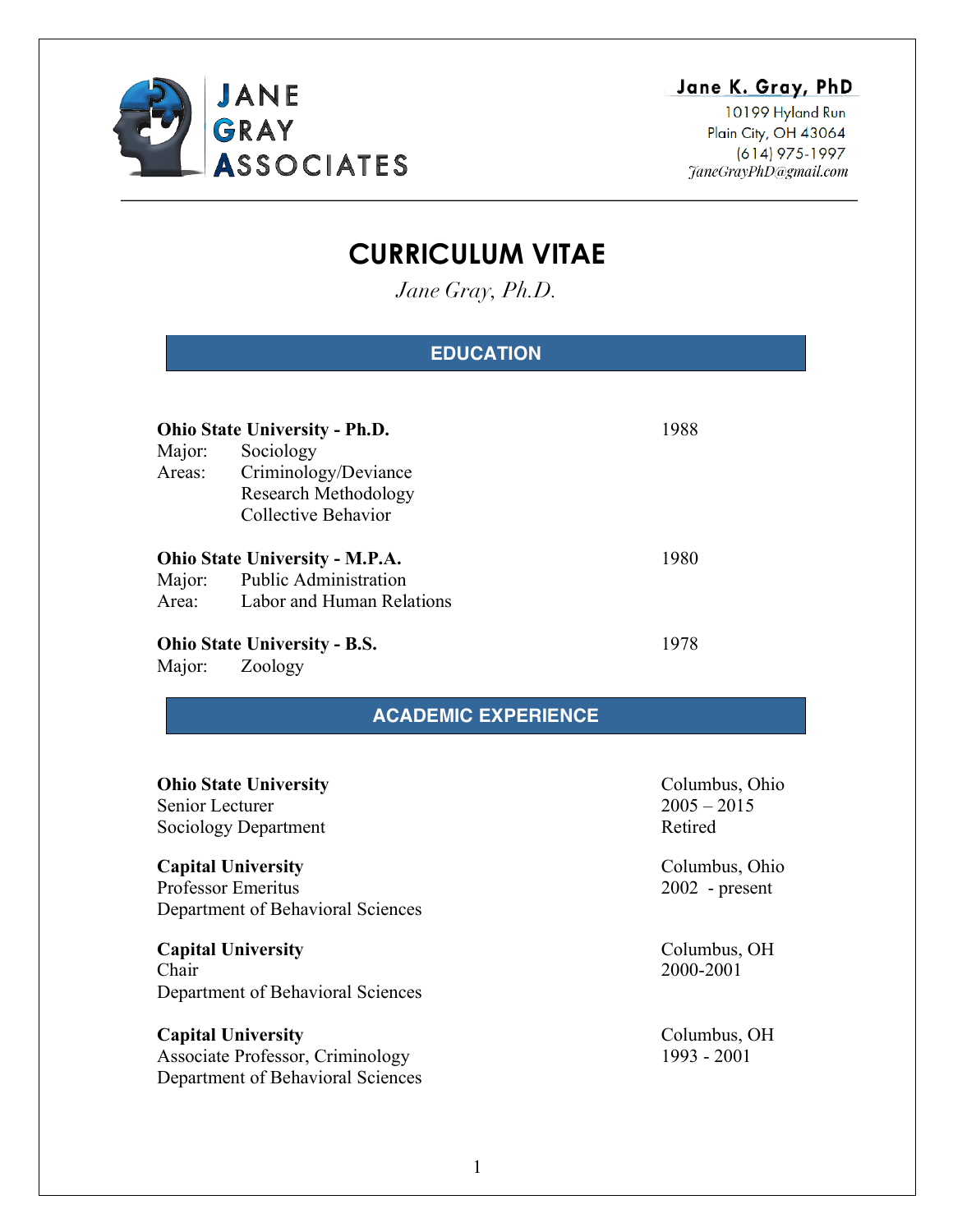**Capital University** Columbus, OH Assistant Professor, Criminology 1988 - 1992 Department of Behavioral Sciences

**Florida State University** Tallahassee, FL Assistant Professor 1987 – 1988 School of Criminology

**Ohio** University **Athens, OH** Adjunct Professor, Prison Program 1986 – 1991 Sociology Department Ohio University Prison Program

**Ohio** State University Columbus, OH Graduate Teaching Associate 1985 – 1987 Sociology Department 1982 – 1983

**Ohio** State University Columbus, OH Field Director 1983 - 1985 Disaster Research Center

**Ohio** State University Columbus, OH Project Manager 1978 - 1981 Disaster Research Center

### **CONSULTING EXPERIENCE**

Hendrzak & Lloyd Center Valley, PA *Premises Liability – Defense* 2022

Morton & Germany, PLLC Memphis, TN *Premises Liability – Plaintiff* 2022

Corn Law Houston, TX *Premises Liability – Plaintiff* 2022

Allen Stein & Durbin San Antonio, TX *Premises Liability – Defense* 2022

Harding & Associates, P.C. Denver, CO *Premises Liability – Plaintiff* 2022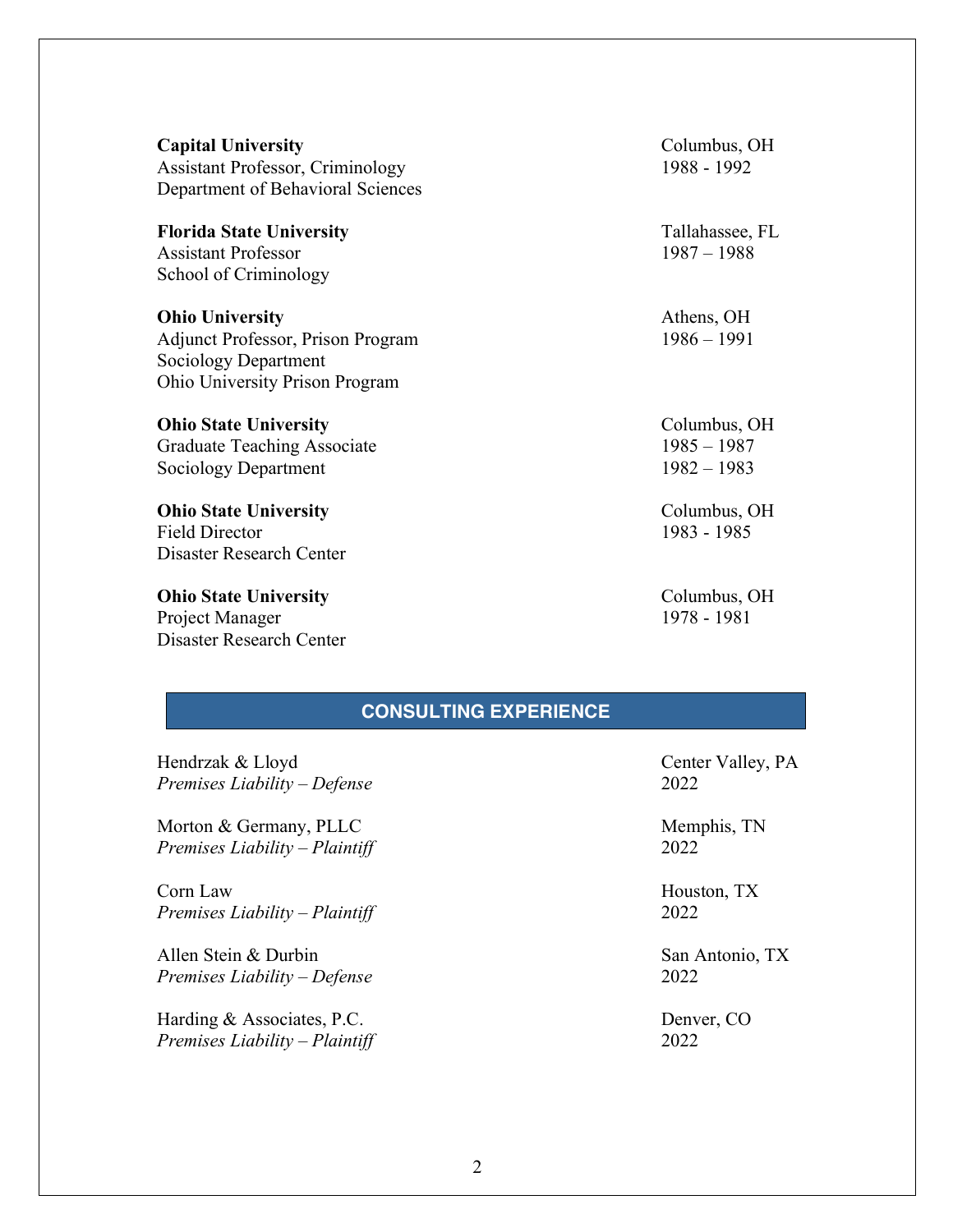Marshall Dennehey Cleveland, OH *Premises Liability – Defense* 2022

Buckman & Buckman P.A. Sarasota, FL *Premises Liability – Plaintiff* 2022

Branum Law Firm, PLLC **Cambridge City, OK** Oklahoma City, OK *Premises Liability – Plaintiff* 2022

Taft Law Firm Cincinnati, OH *Negligent Hiring and Retention – Plaintiff* 2022

Dickie, McCamey & Chilcote, PC Pittsburgh, PA *Premises Liability - Defense* 2022

Huff, Powell, Bailey **Atlanta**, GA *Premises Liability – Defense* 2022

Weston & Herzog, LLP Glendale, CA *Premises Liability – Defense* 2022

Davis Bethune Jones Kansas City, MO *Premises Liability - Plaintiff* 2022

Dickie, McCamey & Chilicote, PC Cleveland, OH *Premises Liability - Defense* 2022

Gallagher Sharp, LLP Columbus, OH *Premises Liability – Defense* 2022

Coleman, Hazzard, Taylor, Klaus, Doupé, & Diaz Naples, FL *Premises Liability – Sex Trafficking – Defense* 2021

Wadsworth, Margrey & Dixon, LLP Jacksonville, FL *Premises Liability - Sex Trafficking – Defense* 2021

Ehrenclou & Grover, LLC Atlanta, GA *Premises Liability – Workplace Violence - Plaintiff* 2021

Sommers Schwartz, P.C. Southfield, MI *Premises Liability – Plaintiff* 2021

Rodney & Etter, LLC Houston, TX *Premises Liability – Plaintiff* 2021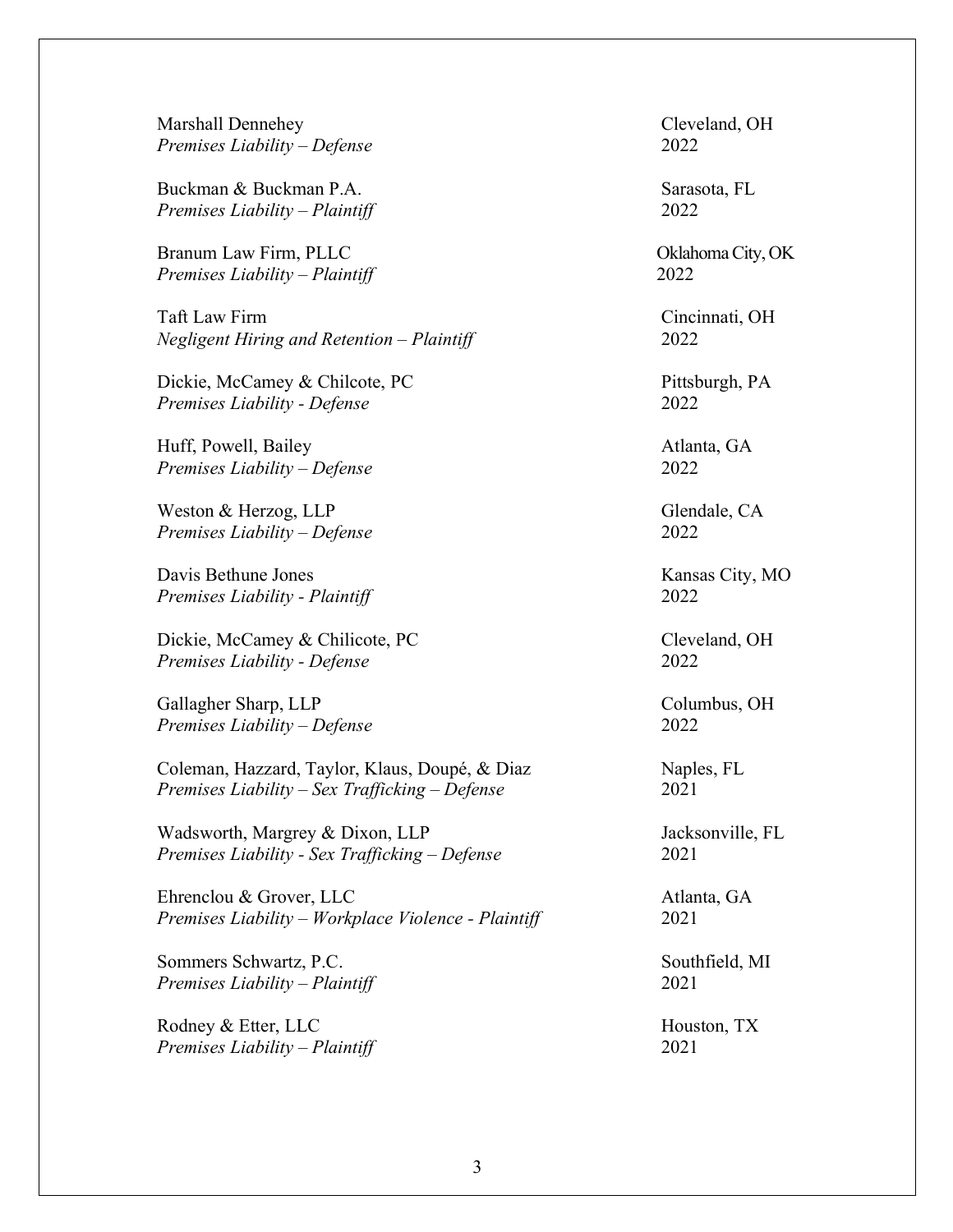Kelley Law Firm Dallas, TX *Premises Liability – Plaintiff* 2021

Branum Law Firm, PLLC **Cambridge City, OK** *Premises Liability – Plaintiff* 2021

Stark & Stark Lawrenceville, NJ *Negligent Hiring and Retention – Plaintiff* 2021

Steptoe & Johnson, PLLC Huntington, WV *Premises Liability – Defense* 2021

Thomas De Seno, Esq. Neptune, NJ *Premises Liability – Plaintiff* 2021

Danks & Danks **Evansville**, IN *Premises Liability – Mass Shooting – Plaintiff* 2021

Marino Finley, LLP Washington, DC *Premises Liability – Mass Shooting – Plaintiff* 2021

McCarthy, Lebit, Crystal & Liffman Co., LPA Cleveland, OH *Premises Liability – Plaintiff* 2021

Law Office of CS Winters Westlake, OH *Premises Liability – Plaintiff* 2021

Quattlebaum, Grooms & Tull PLLC Little Rock, AR *Premises Liability – Mass Shooting – Defense* 2021

Reilly McDevitt Henrich Philadelphia, PA *Premises Liability – Defense* 2021

Cooney Trybus Kwavnick Peets Fort Lauderdale, FL *Premises Liability - Sex Trafficking - Defense* 2021

Hodge James Jilpas & Nichols Harlingen, TX *Active Shooter Police Procedures - Defense* 2021

Marlow, Adler, Abrams, Newman & Lewis Miami, FL *Premises Liability - Defense* 2021

The Accurso Law Firm Kansas City, MO *Premises Liability - Plaintiff* 2021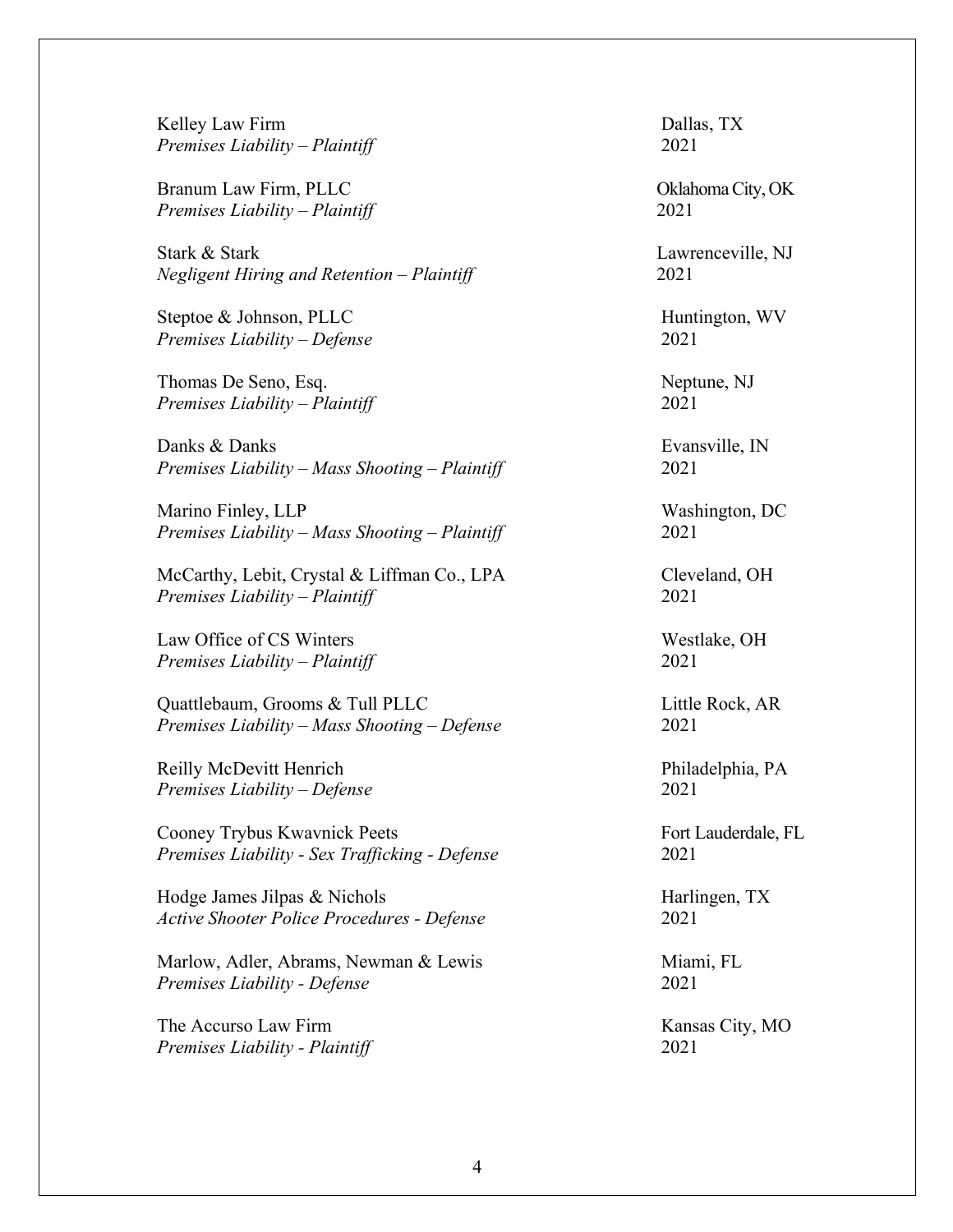Freund, Freeze & Arnold Columbus, OH *Premises Liability – Defense* 2021

Arnold & Itkin LLP Houston, TX *Premises Liability – Plaintiff* 2021

Hartline Barger, LLP Houston, TX *Premises Liability - Defense* 2020

Marlow, Adler, Abrams, Newman & Lewis Miami, FL *Premises Liability - Defense* 2020

Machulak Robertson & Sodos Milwaukee, WI *Premises Liability - Plaintiff* 2020

The Accurso Law Firm Kansas City, MO. *Premises Liability - Plaintiff* 2020

Moore Ingram Johnson & Steele, LLP Marietta, GA *Premises Liability- Mass Shooting - Defense* 2020

Ropers Majeski San Jose, CA *Premises Liability – Mass Shooting - Defense* 2020

Vijay Puligandla, Esq. Toledo, OH *Premises Liability - Plaintiff* 2020

Mitchell & Shapiro, LLP Atlanta, GA *Premises Liability - Plaintiff* 2020

Dickie, McCamey & Chilicote Pittsburgh, PA *Premises Liability - Defense* 2020

Athena Law Group Palo Alto, CA *Premises Liability - Plaintiff* 2020

Law Offices of Raul Lopez Albuquerque, NM *Premises Liability – Plaintiff* 2020

Law Offices of David Efron, PC San Juan, PR *Premises Liability - Plaintiff* 2020

Law Office of R.E. Cox San Antonio, TX *Premises Liability – Mass Shooting - Defense* 2020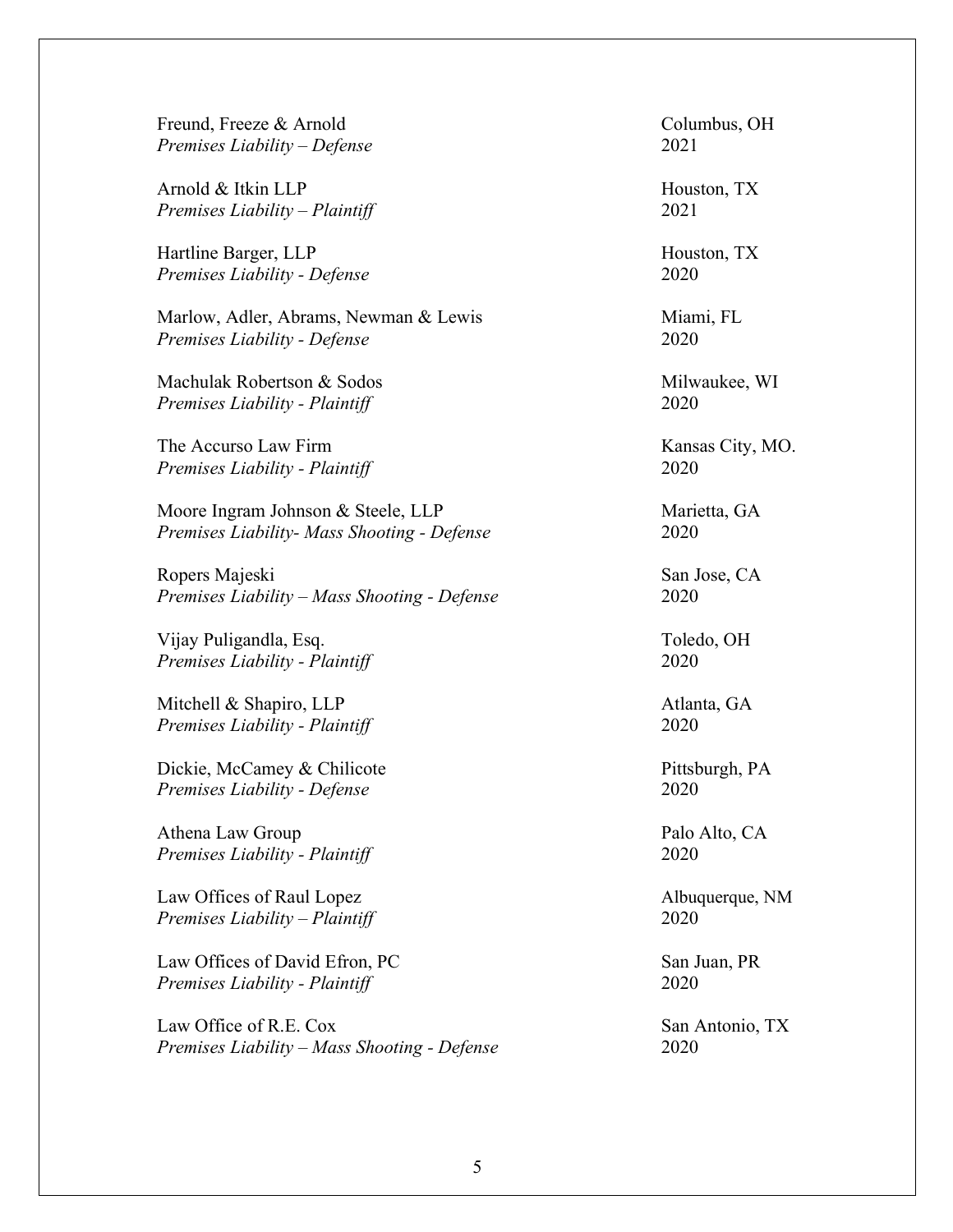Weinberg Wheeler Hudgins Gunn & Dial Atlanta, GA *Premises Liability - Sex Trafficking - Defense* 2020

Goetz & Eckland, PA Minneapolis, MN *Premises Liability - Plaintiff* 2020

Lambdin & Chaney, LLP Denver, CO. *Negligent Hiring and Retention - Defense* 2020

Eugene Hardiman, Esq. Chicago, IL *Negligent Hiring and Retention - Plaintiff* 2020

Lewis Brisbois Bisgaard & Smith, LLP New York, NY *Premises Liability - Mass Shooting - Defense* 2020

The Saathoff Law Group, PC **Omaha, NE** *Premises Liability - Plaintiff* 2020

Isaac Wiles Columbus, OH *Premises Liability - Defense* 2020

Casey Gerry, LLP San Diego, CA *Negligent Hiring and Supervision - Plaintiff* 2020

Hungeling Rubenfield Law Atlanta, GA *Premises Liability - Plaintiff* 2020

Darr Firm Alton, IL *Premises Liability - Plaintiff* 2020

Saalfield Shad, P.A. Jacksonville, FL *Premises Liability - Defense* 2020

SCLaw Louisville, KY *Premises Liability - Plaintiff* 2020

Hanna Campbell & Powell, LLP Akron, OH *Premises Liability - Defense* 2019

Heenan & Cook, PLLC Billings, MT *Negligent Hiring - Plaintiff* 2019

Collins Roche Utley & Garner, LLC Cleveland, OH *Negligent Hiring and Supervision - Defense* 2019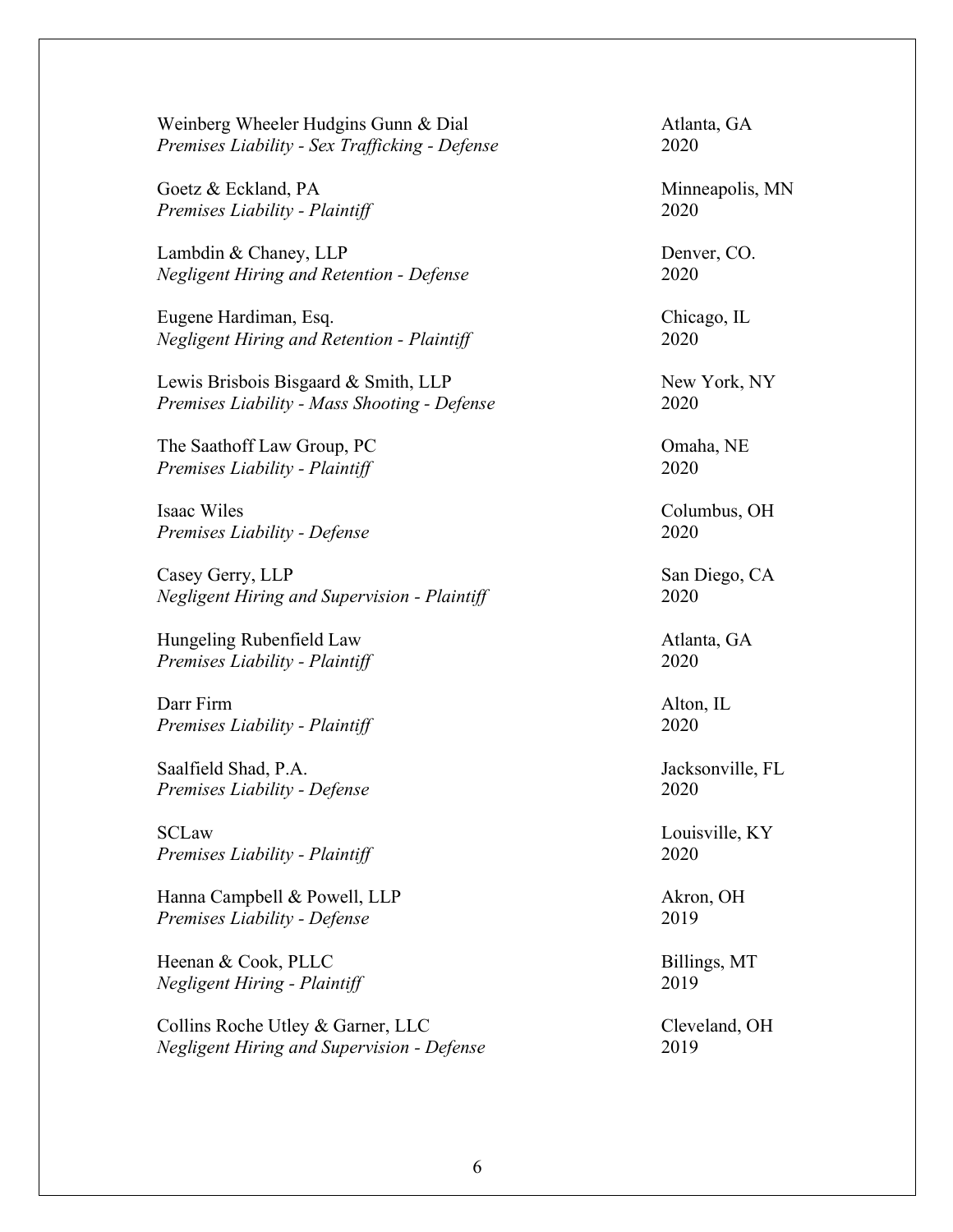Martzell, Bickford & Centola, APC New Orleans, LA

Weinberg Wheeler Hudgins Gunn & Dial Miami, FL *Premises Liability – Mass Shooting - Defense* 2019

Barkan Meizlish, LLP Columbus, OH *Premises Liability - Plaintiff* 2019

Davis Bethune Jones Kansas City, MO *Premises Liability - Plaintiff* 2019

Orlando Martinez Law, PC Albuquerque, NM *Premises Liability - Plaintiff* 2019

Dickie, McCamey & Chilicote, PC Cleveland, OH *Premises Liability - Defense* 2019

HKM, PA Saint Paul, MN *Premises Liability - Defense* 2019

Kenney & Henchen, PC Colchester, VT *Premises Liability - Plaintiff* 2019

Bernstein & Poisson Las Vegas, NV *Premises Liability - Plaintiff* 2019

Ferguson, Frost, Moore & Young, LLP Montgomery, AL *Premises Liability - Defense* 2019

Sinas, Dramis, Larkin, Graves & Waldman, P.C. Chicago, IL *Premises Liability - Plaintiff* 2019

Sico, Hoelscher, Harris & Braugh, LLP Houston, TX *Premises Liability - Sex Trafficking - Plaintiff* 2018

Rushton, Stakely, Johnston & Garrett, PA Montgomery, AL *Premises Liability - Defense* 2018

Martin Galvin, Esq. Bronx, NY *Premises Liability – Defense* 2018

William Butler, Esq. **Louisville, KY** *Premises Liability - Plaintiff* 2019

*Premises Liability - Plaintiff* 2019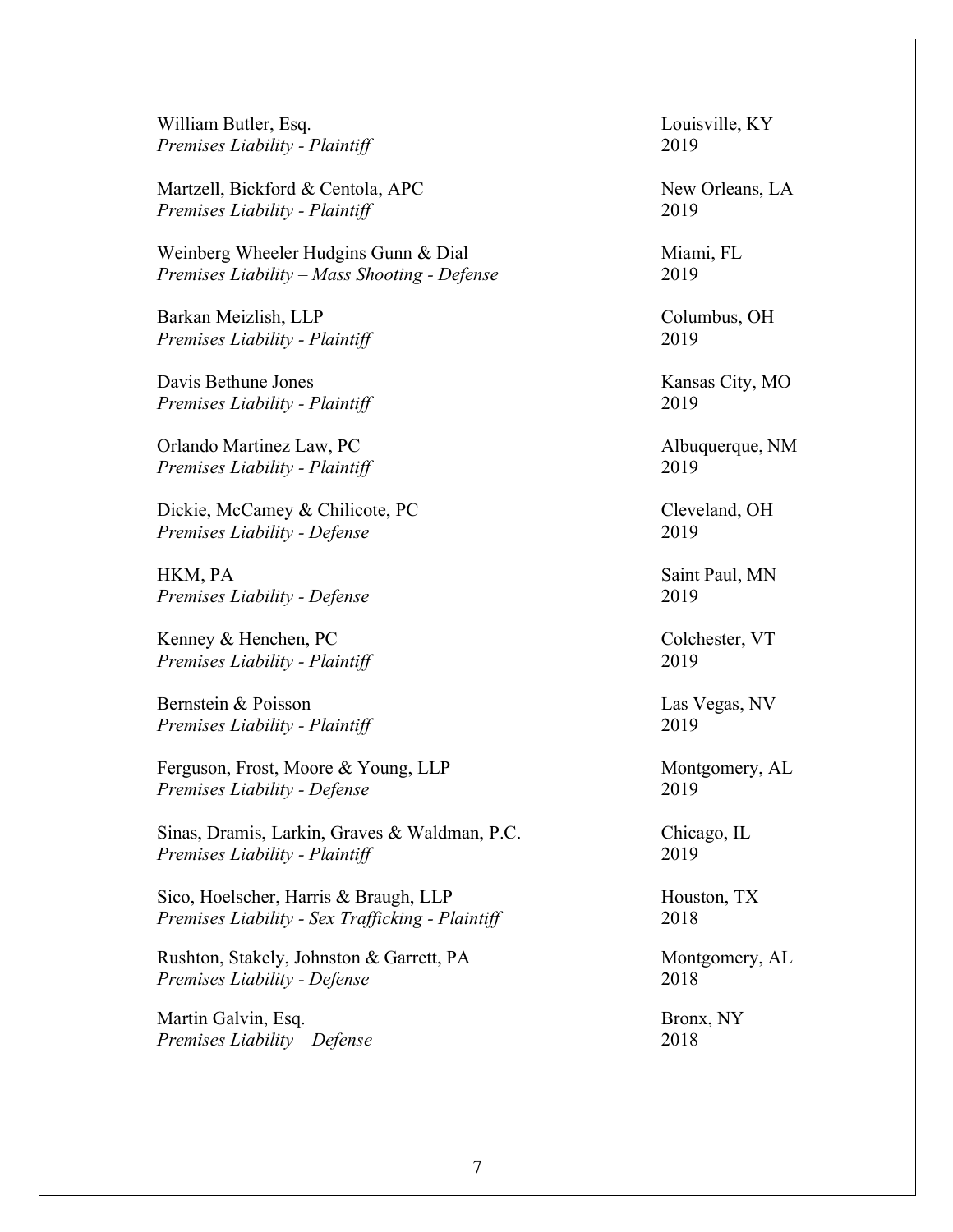| Dickie, McCamey & Chilcote, PC                                 | Cleveland, OH   |
|----------------------------------------------------------------|-----------------|
| Premises Liability – Defense                                   | 2018            |
| Provost Umphrey, LLP                                           | Houston, TX     |
| Premises Liability - Plaintiff                                 | 2017            |
| MGM Resorts, International Operations, Inc et al.              | Las Vegas, NV   |
| Premises Liability - Mass Shooting, Mandalay Bay - Defense     | 2017            |
| Mullins & MacMillan, PA                                        | Kansas City, MO |
| Premises Liability – Defense                                   | 2017            |
| Taylor Anderson, LLP                                           | Denver, CO      |
| Premises Liability/Mass Shooting, Planned Parenthood - Defense | 2017            |
| Spiros Law, PC - Plaintiff                                     | Champaign, IL   |
| <b>Negligent Hiring and Retention - Plaintiff</b>              | 2017            |
| Taxman, Pollack, Murray & Bekkerman                            | Chicago, IL     |
| <b>Negligent Supevision - Plaintiff</b>                        | 2017            |
| O'Connell & Aronowitz, LLC                                     | Albany, NY      |
| Premises Liability – Plaintiff                                 | 2017            |
| Irwin, Carmickle, Fraley, LLP                                  | Centennial, CO  |
| Premises Liability – Plaintiff                                 | 2017            |
| Fulmer, LeRoy & Albee, PLLC                                    | Orlando, FL     |
| Premises Liability/Mass Shooting, Pulse Nightclub - Defense    | 2016            |
| Shutts & Bowen,                                                | Orlando, FL     |
| Premises Liability – Defense                                   | 2016            |
| Triscaro & Associates, LTD                                     | Solon, OH       |
| Premises Liability - Plaintiff                                 | 2016            |
| Jones Law Group, LLC - Plaintiff                               | Columbus, OH    |
| Negligent Hiring and Retention - Plaintiff                     | 2016            |
| Wegman, Hessler & Vanderburg                                   | Cleveland, OH   |
| Negligent Hiring and Retention - Plaintiff                     | 2016            |
| Chasen Boscolo, LLC                                            | Greenbelt, MD   |
| <b>Negligent Retention and Supervision - Plaintiff</b>         | 2016            |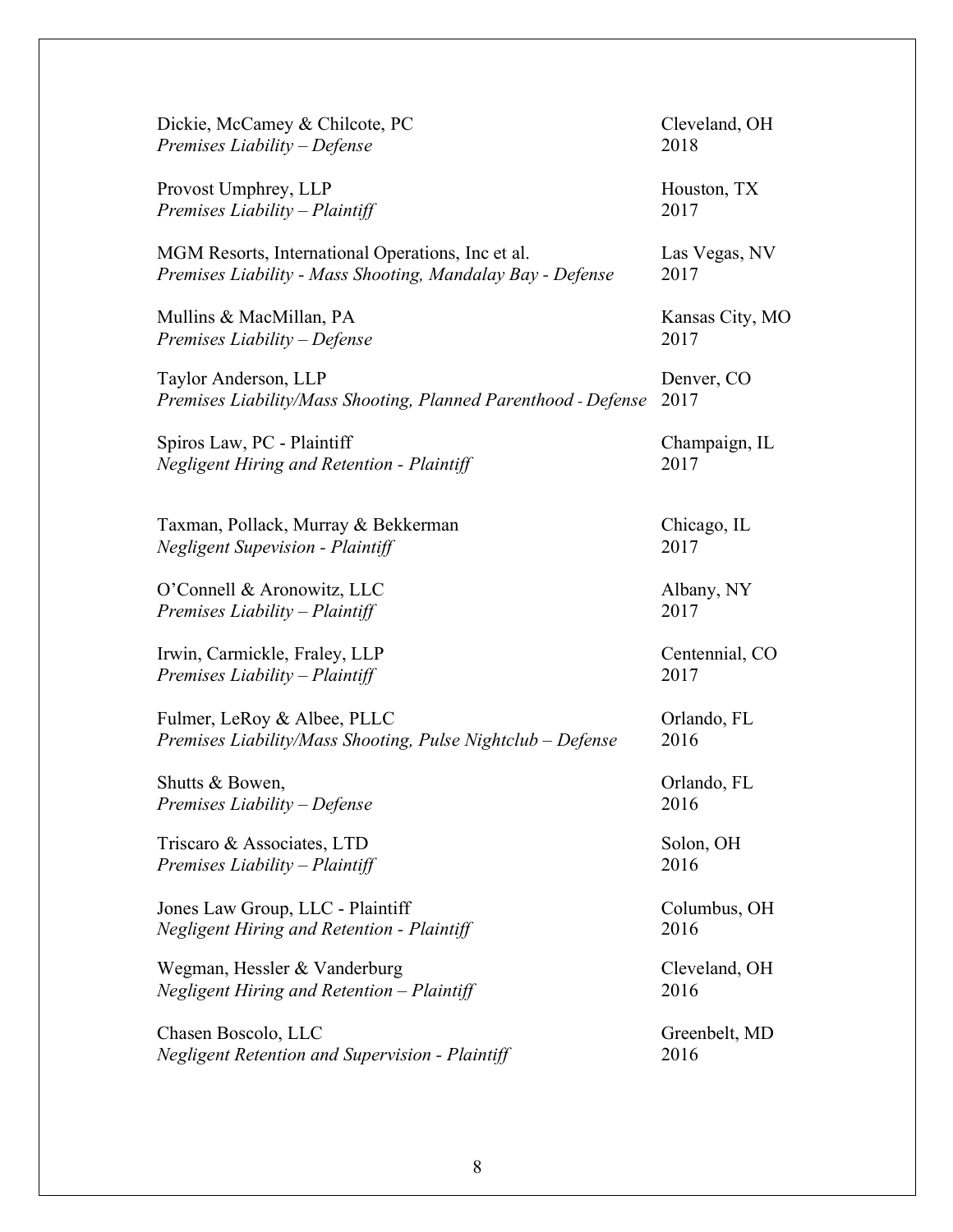| Zoll & Kranz, LLC                                            | Toledo, OH       |
|--------------------------------------------------------------|------------------|
| Premises Liability – Plaintiff                               | 2015             |
| Long & Marmero, LLP                                          | Woodbury, NJ     |
| <b>Negligent Supervision – Plaintiff</b>                     | 2015             |
| Freetag Carpenter, LLP                                       | Columbus, OH     |
| Premises Liability - Plaintiff                               | 2015             |
| Taylor Anderson, LLP                                         | Denver, CO       |
| Premises Liability/Mass Shooting, Cinemark Theatre – Defense | 2015             |
| Pierce Skrabanek Bruera, PLLC                                | Houston, TX      |
| <b>Negligent Hiring and Retention - Plaintiff</b>            | 2015             |
| Ogden Murphy Wallac, PLLC                                    | Seattle, WA      |
| Premises Liability - Defense                                 | 2015             |
| Saldana, Carvajal & Velez-Rive, PSC                          | San Juan, PR     |
| Negligent Hiring and Retention – Defense                     | 2015             |
| Cherundolo Law Firm, PLLC                                    | Syracuse, NY     |
| Premises Liability – Plaintiff                               | 2014             |
| Froble Law Firm, LLC                                         | Beckley, WV      |
| <b>Negligent Supervision - Plaintiff</b>                     | 2014             |
| Rue, Ziffra & Caldwell, PA                                   | Port Orange, FL  |
| Premises Liability - Plaintiff                               | 2014             |
| Davis & Young, LPA                                           | Cleveland, OH    |
| Premises Liability - Defense                                 | 2014             |
| Goodin Abernathy, LPA                                        | Indianapolis, IN |
| Premises Liability - Plaintiff                               | 2014             |
| Plymale & Dingus, LLC                                        | Columbus, OH     |
| Negligent Hiring and Retention - Plaintiff                   | 2013             |
| Zarwin, Baum, DeVito, Kaplan, Schaer & Toddy, PC             | Philadelphia, PA |
| Negligent Hiring and Retention - Plaintiff                   | 2013             |
| Keis George, LLP                                             | Cleveland, OH    |
| <b>Negligent Hiring and Retention - Plaintiff</b>            | 2013             |
|                                                              |                  |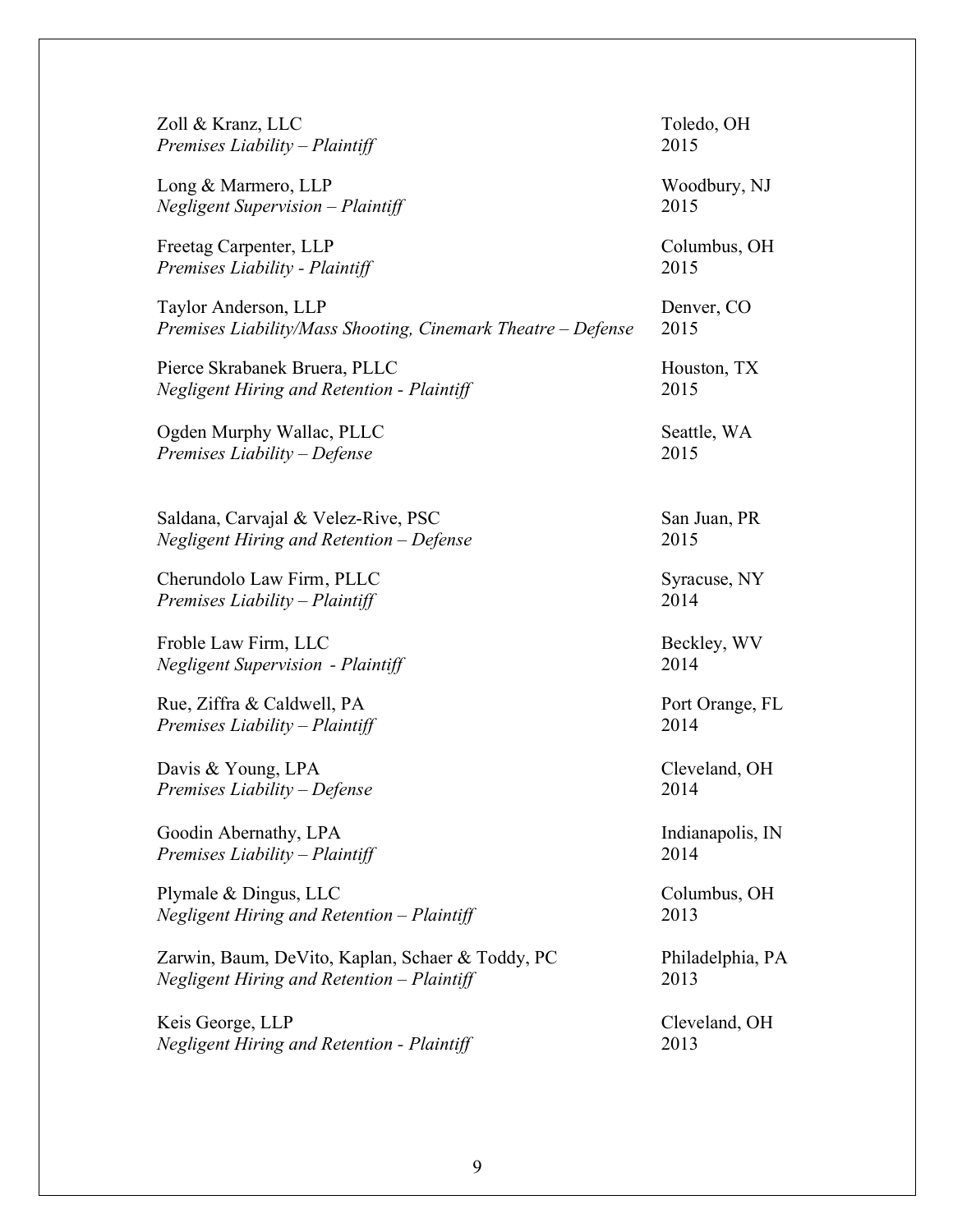Offutt, Nord & Burchett, PLLC Huntington, WV *Premises Liability – Defense* 2013

David Todaro, LPA Wooster, OH *Premises Liability – Plaintiff* 2013

Civerlo, Gralow, Hill & Curtis, PA Albuquerque, NM *Negligent Hiring and Retention – Defense* 2013

Davis & Young, LPA Cleveland, OH *Premises Liability – Defense* 2013

Naizby Law, LLC Stamford, CT *Premises Liability – Plaintiff* 2012

Ferguson, Stein, Chambers & Sumter, PA Charlotte, N.C. *Premises Liability – Plaintiff* 2012

Constance A. Snyder, LPA Toledo, OH *Negligent Hiring and Retention - Defense* 2012

Christopher Winters, Esq. Cleveland, OH *Premises Liability – Plaintiff* 2012

Monohan & Blankenship, LLC Florence, KY *Premises Liability – Plaintiff* 2011

Cozen & O'Connor, PC Philadelphia. PA *Premises Liability – Plaintiff* 2011

Winters and Masters, LPA Cleveland, OH *Premises Liability - Plaintiff* 2011

Bourgeois, Dresser, White & McGourthy, LLP Worcester, MA *Premises Liability - Plaintiff* 2010

Kenneth Hicks, Esq. **Huntington**, WV *Premises Liability -Plaintiff* 2010

Desmond Staples, PA Tampa, FL *Premises Liability – Plaintiff* 2010

Hyatt & Weber, PA Annapolis, MD *Premises Liability – Plaintiff* 2009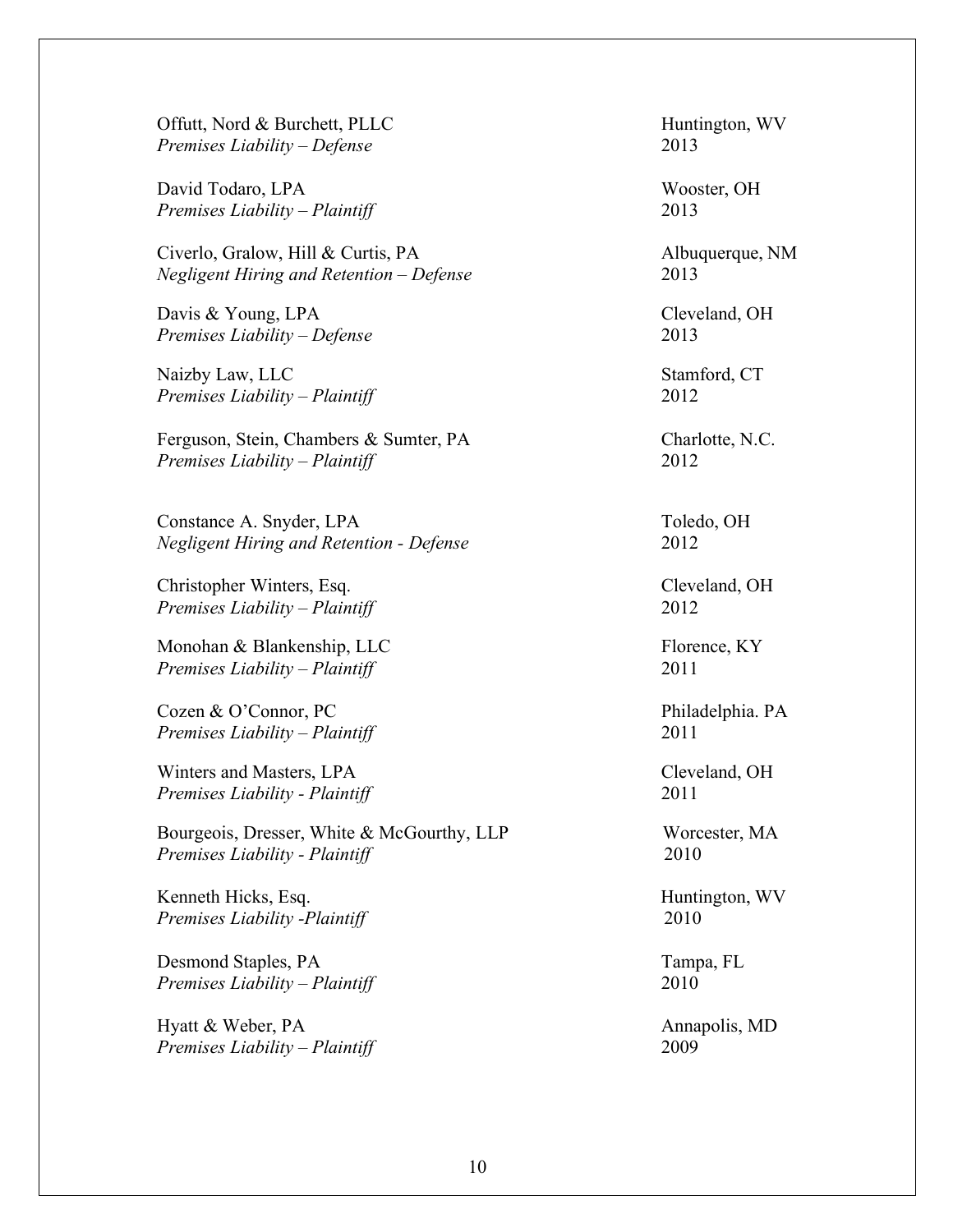Kenneth Hicks, Esq. **Example 2018** Huntington, WV *Negligent Hiring and Retention – Plaintiff* 2009

Thielen, Foley & Mirdo, LLC Bloomington, IN *Premises Liability – Defense* 2009

Jamie Oliver, Esq. Columbus, OH *Premises Liability – Plaintiff* 2009

Winters and Masters, L.P.A. Cleveland, OH *Premises Liability – Plaintiff* 2007

Moser and Marselek, LPA St. Louis, MO *Premises Liability – Defense* 2007

G. Ian Crawford, Esq.  $\blacksquare$ *Negligent Hiring and Retention - Plaintiff* 2004

Scott Schiff & Associates, LPA Columbus, OH *Premises Liability – Plaintiff* 2004

Malek & Malek, LLC Columbus, OH *Premises Liability –Plaintiff* 2003-2004

Sindell, Young, Guidubaldi & Sucher, PLL Cleveland, OH *Negligent Hiring and Retention - Plaintiff* 2001

Calhoun, Kademenos & Heichel Co., LPA Mansfield, OH *Premises Liability – Plaintiff* 1998

James McDonnell, Esq. Cleveland, OH *Premises Liability- Plaintiff* 1998

Pickrel, Schaeffer & Ebeling, LPA Dayton, OH *Premises Liability – Plaintiff* 1998

McLaughlin, McNally & Carlin, LLC Youngstown, OH *Premises Liability- Plaintiff* 1997 – 1998

Phillips & Mille Co., L.P.A. Middleburg, Ohio *Premises Liability – Plaintiff* 1997 – 1998

Pfarrer, Elliot & Squires Dayton, OH *Premises Liability – Plaintiff* 1997-1998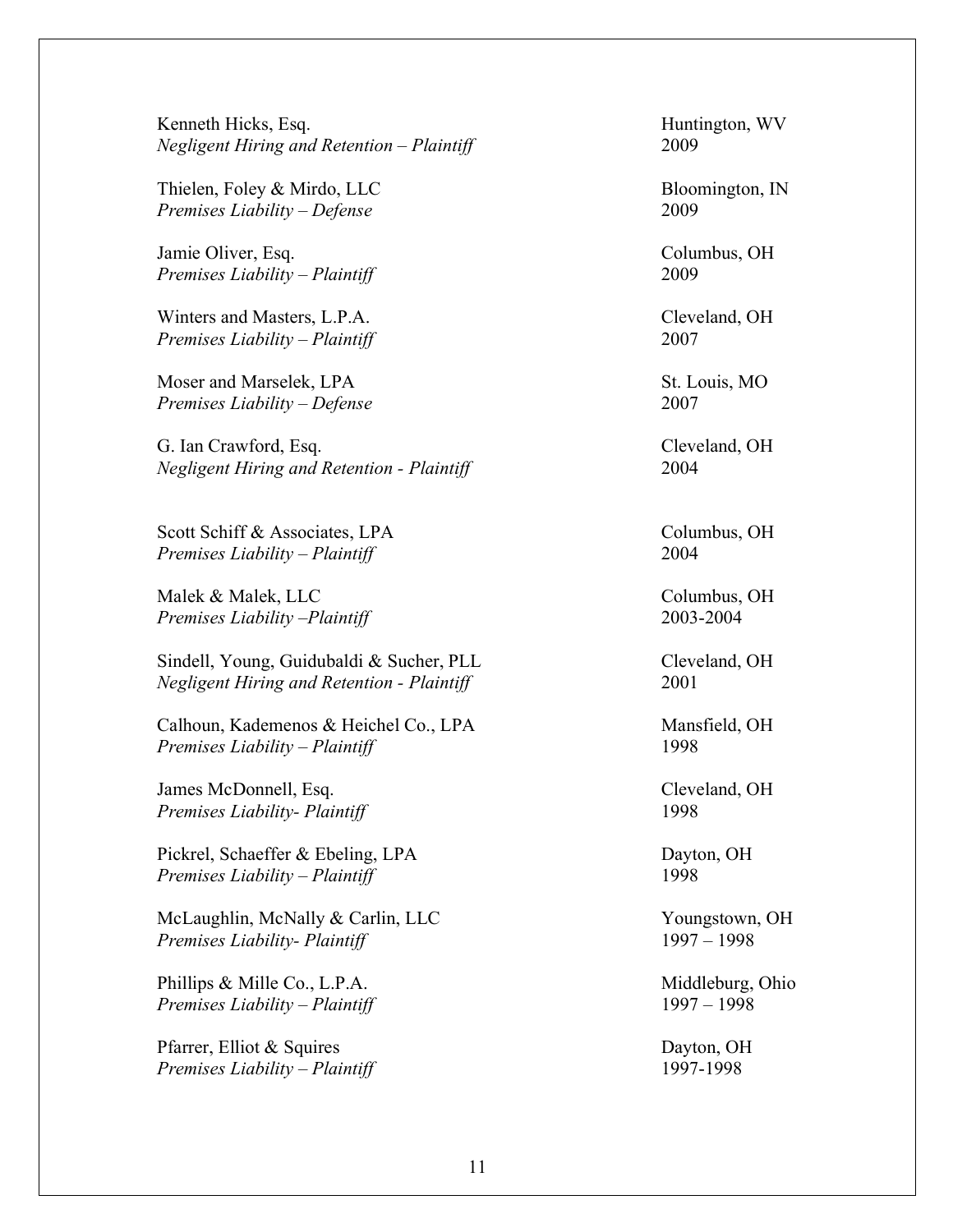Sindell, Young & Guidubaldi Cleveland, OH *Premises Liability – Plaintiff* 1997

Benjamin Riek, Esq. Cleveland, OH *Premises Liability- Plaintiff* 1997

David Green, Esq. **Hamilton**, OH *Premises Liability – Plaintiff* 1992 – 1996

Clark, Perdue & Roberts Columbus, OH *Premises Liability – Plaintiff* 1992

Plymale & Associates, LPA Columbus, OH *Premises Liability – Plaintiff* 1991

Klein & Shafer, P.C. **Camera** and *Colembia* and *Colembia* and *Colembia* and *Colembia* and *Colembia* and *Colembia* and *Colembia* and *Colembia* and *Colembia* and *Colembia* and *Colembia* and *Colembia* and *Colembi Obscenity – Defense* 1990-1991

Eric Rotondo, Esq. Columbus, OH *Obscenity- Defense* 1988

Dix & Eaton Cleveland, OH *Figgie Crime Report* 1988

Scientific Services, Inc. The Scientific Services, Inc. Assumed to the Redwood, CA. *Evacuation Preparedness* 1982

Ministry of the Attorney General Toronto, ON Province of Ontario, Canada 1981 *Chemical Disaster Planning*

Limerick Ecology Action Pottstown, PA. *Nuclear Disaster Planning* 1981

Three Mile Island Plaintiff's Counsel Philadelphia, PA. *Evacuation Preparedness - Plaintiff* 1981

Physicians for Social Responsibility New York, NY *Emergency medical response in nuclear incidents* 1981

American Public Health Association Washington, D.C. *Emergency medical response* 1980

ABC News Magazine 20/20 New York, NY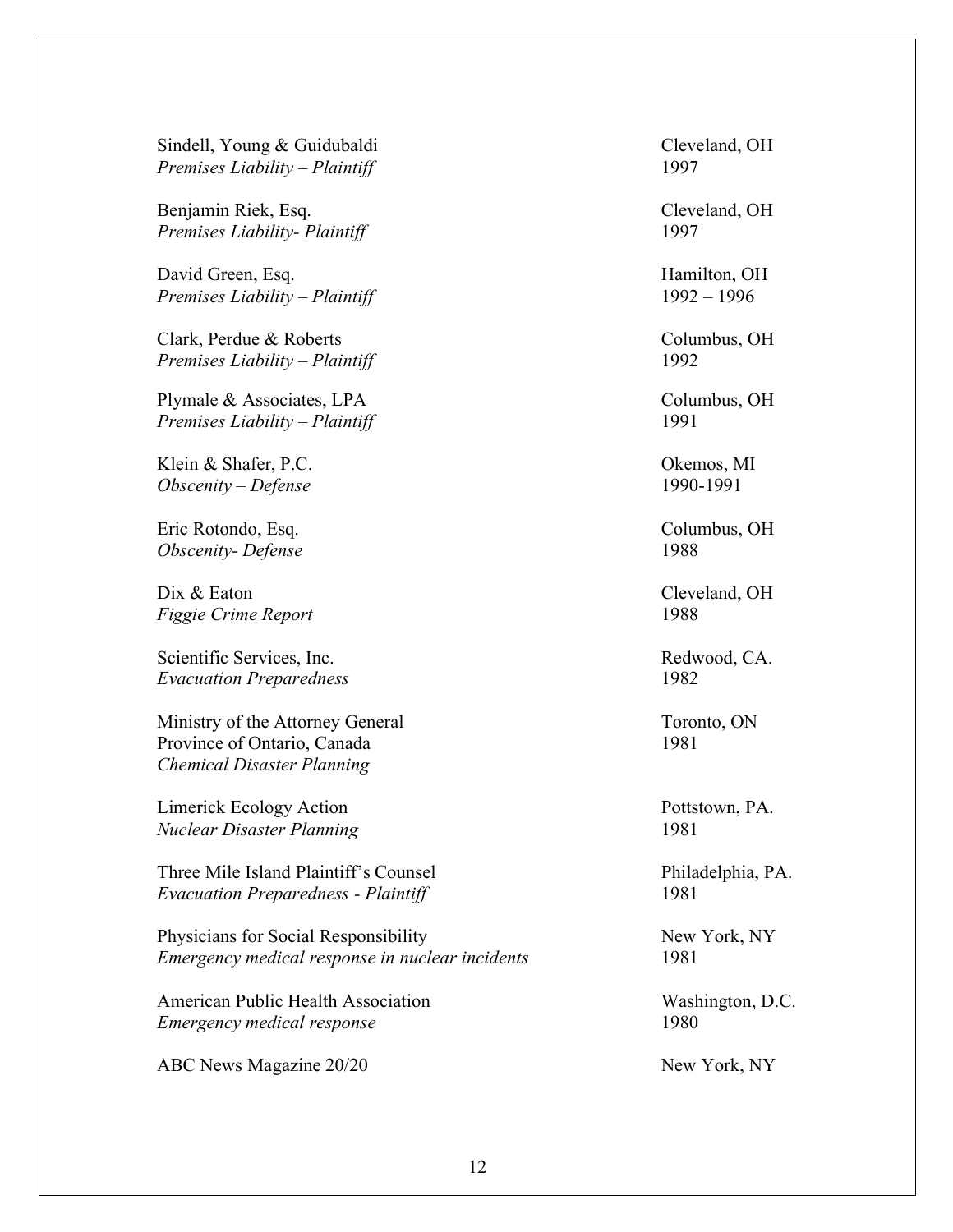### **PUBLICATIONS**

"The ABCs of Premises Security Liability Cases," in the proceedings of the Negligence Law Seminar, Ohio Academy of Trial Lawyers, 1992. "Research Findings on Community and Organizational Preparations for and Responses to Acute Chemical Emergencies," Public Management, Vol. 68, No. 3 (March, 1986): 11-13 (with E.L. Quarantelli).

"First Responders and Their Initial Behavior in Hazardous Chemical Transportation Accidents," in Recent Advances in Hazardous Materials Transportation Research: An Internal Exchange, ed. By Edythe Traylor Crump (Washington, D.C.: Transportation Research Board, National Research Council, 1986) (with E.L. Quarantelli).

"The Behavior of First Responders and Their Initial Definitions of Acute Chemical Emergencies," Disaster Management, Vol. 4, (1984): 6-12 (with E.L. Quarantelli).

"First Responders and Their Initial Behavior in Hazardous Transportation Accidents," Article #180, Disaster Research Center, University of Delaware, Newark, Delaware, 1984 (with E.L. Quarantelli).

"Socio-behavioral Aspects of Chemical Hazards: Summary Findings of Preparations for and Responses to Acute Chemical Emergencies at the Local Community Level," in Sociological Research Symposium XIII, ed. By Marie Larkin, Julie A. Honnold, and J. William (Richmond, Virginia: Department of Sociology, Virginia Commonwealth University, 1983) (with E.L. Quarantelli).

"Three Case Studies of Organized Responses to Chemical Disasters," Miscellaneous Report #29, Disaster Research Center, University of Delaware, Newark, Delaware, 1981.

"Characteristics Patterns of and Variations in Community Responses to Acute Chemical Emergencies," Journal of Hazardous Materials, Vol. 4 (1981): 357-365.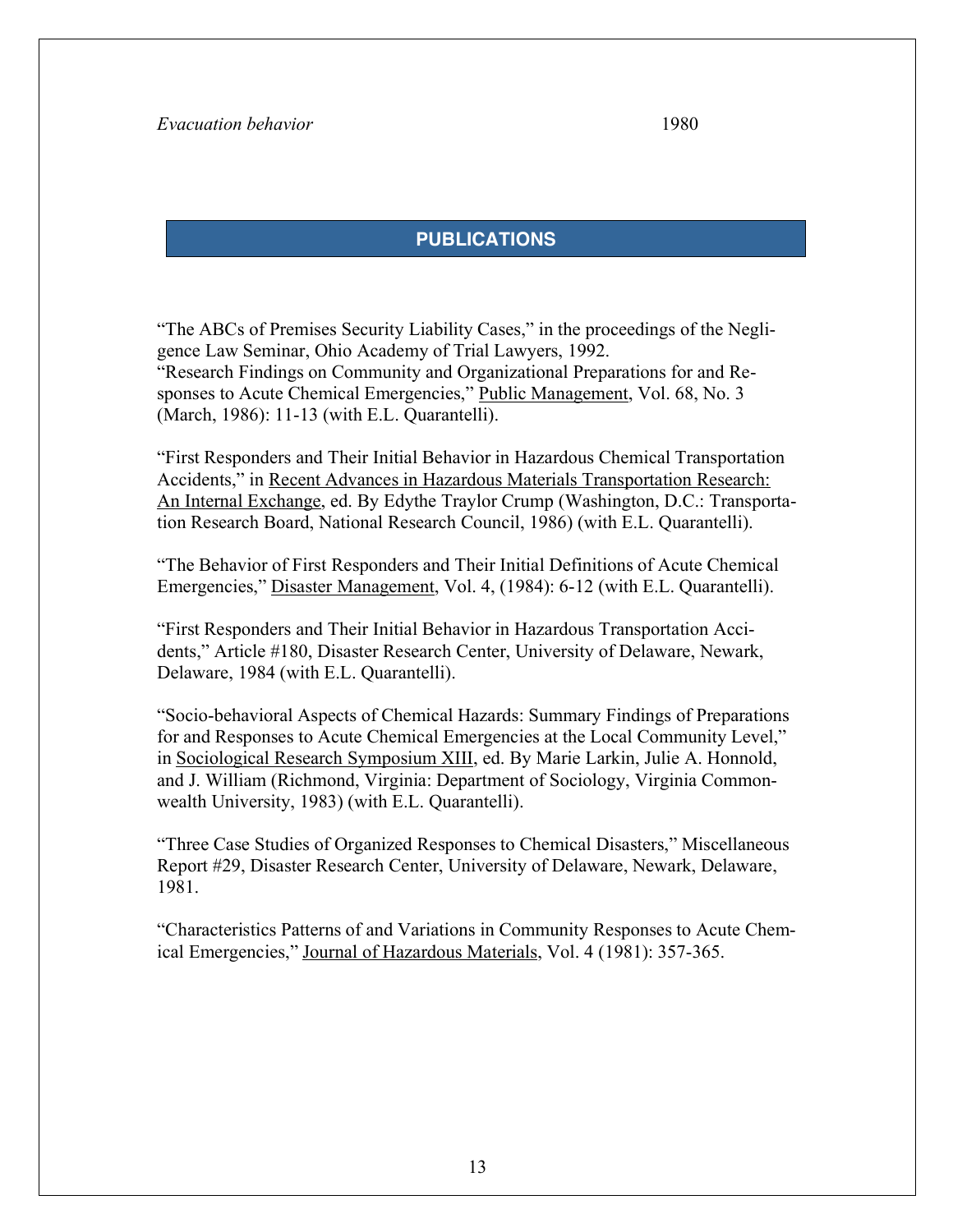#### **SELECTED PROFESSIONAL PAPER PRESENTATIONS AND PROGRAM PARTICIPATION**

"Controlling Sexual Solicitation and Importuning in Park Areas", presented at the Ohio Parks and Recreation Association Law Enforcement Section annual meeting in Columbus, Ohio, April 19, 2000.

"Risk Assessment and the Decision to Commit Violent Crime: The Criminal Perspective," presented at the American Society of Criminology annual meeting in Washington, D.C., November, 1998.

"The Use of Experts In Premises Liability Cases," presented at the Ohio Academy of Trial Lawyers annual meeting in Cincinnati, Ohio, May 22, 1998.

"Establishing Foreseeability in Premises Liability Cases," presented at the Professional Education Systems, Inc. seminar entitled "Ohio Premises Liability: Inadequate of Negligent Security," held in Cleveland, Ohio (February 20, 1997) and Columbus, Ohio (February 21, 1997).

"Caught with Their Pants Down: Perpetrators of Victims of Public Order Crimes?," presented at the American Society of Criminology annual meeting in San Francisco, California, November 21, 1991.

"Trashed Twice – Part II," presented at the American Society of Criminology annual meeting in Baltimore, Maryland, November 6, 1990.

"Trashed Twice: Perceived Victimization in the Wake of Disaster," presented at the American Society of Criminology annual meeting in Reno, Nevada, November 10, 1989.

Participant, Roundtable discussion entitled "Bashing Women?," Academy of Criminal Justice Sciences annual meeting in Washington, D.C., March 29, 1989.

"On Studying Disasters Cross-Culturally" Some Considerations," presented at the ISA Research Committee on Disaster session, American Sociological Association annual meeting in Washington, D.C., August 27, 1985 Participant, Japanese-United States Disaster Researchers' meeting in San Antonio,

Texas, August 30, 1984.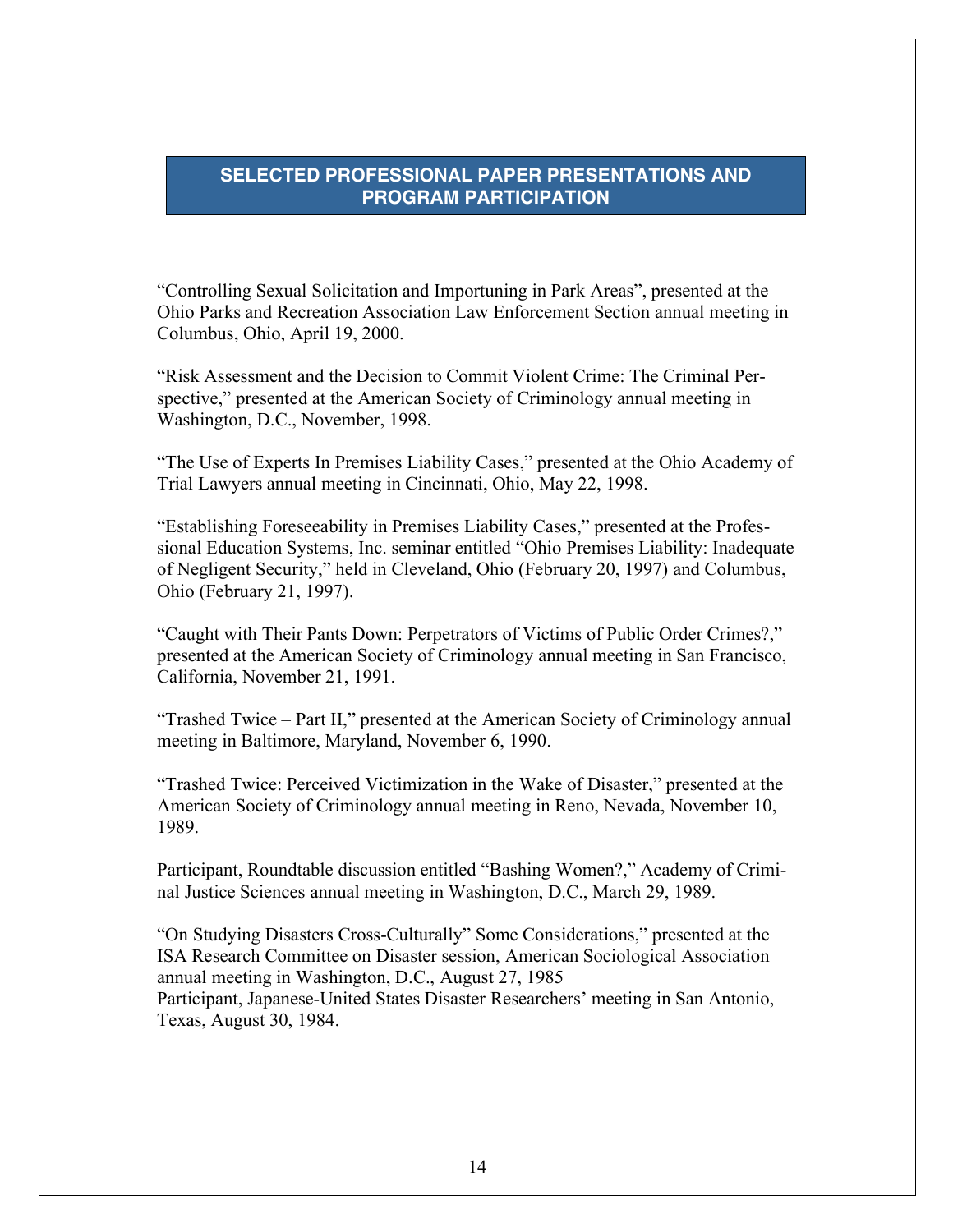"Looting in Disaster: A General Profile of Victimization," presented at the ISA Research Committee on Disaster session, American Sociological Association annual meeting in San Antonio, Texas, August 28, 1984 (with E. Wilson).

"Some Observations on Community and Organizational Preparations for and Responses to Acute Chemical Emergencies," presented at the Chemical Emergency Preparedness Program, The Centro Panamerico de Ecologia Human y Salud, Toluca, Mexico, June 26, 1984 (with E.L. Quarantelli).

"People's Reactions to Emergency Warnings," presented at the National Association of State Dam Safety Officials National Conference in Denver, Colorado, June 19, 1984.

"Inter-organizational Conflict in Disasters: A Comparative Case Study Analysis," presented at the Southern Sociological Society annual meeting in Knoxville, Tennessee, April 13, 1984.

Discussant, Session on Disaster Research, American Sociological Association annual meeting in Toronto, Ontario, August 28, 1981.

"Research on Emergent Citizen Groups in Disasters," presented at the Natural Hazards Research Applications Workshop, University of Colorado, Boulder, Colorado, July 29, 1981.

"Socio-behavioral Patterns of Responses to Acute Chemical Emergencies," presented at the American Chemical Society national meeting in Houston, Texas, March 14, 1980.

#### **RECOGNITION/ HONORS**

Recipient of the 1988 "Top Ten" Teaching Award in the Undergraduate Honors Program, Florida State University

Recipient of the 1987 Graduate Teaching Award, Ohio State University

#### **PROFESSIONAL ASSOCIATIONS**

Member, American Society of Criminology